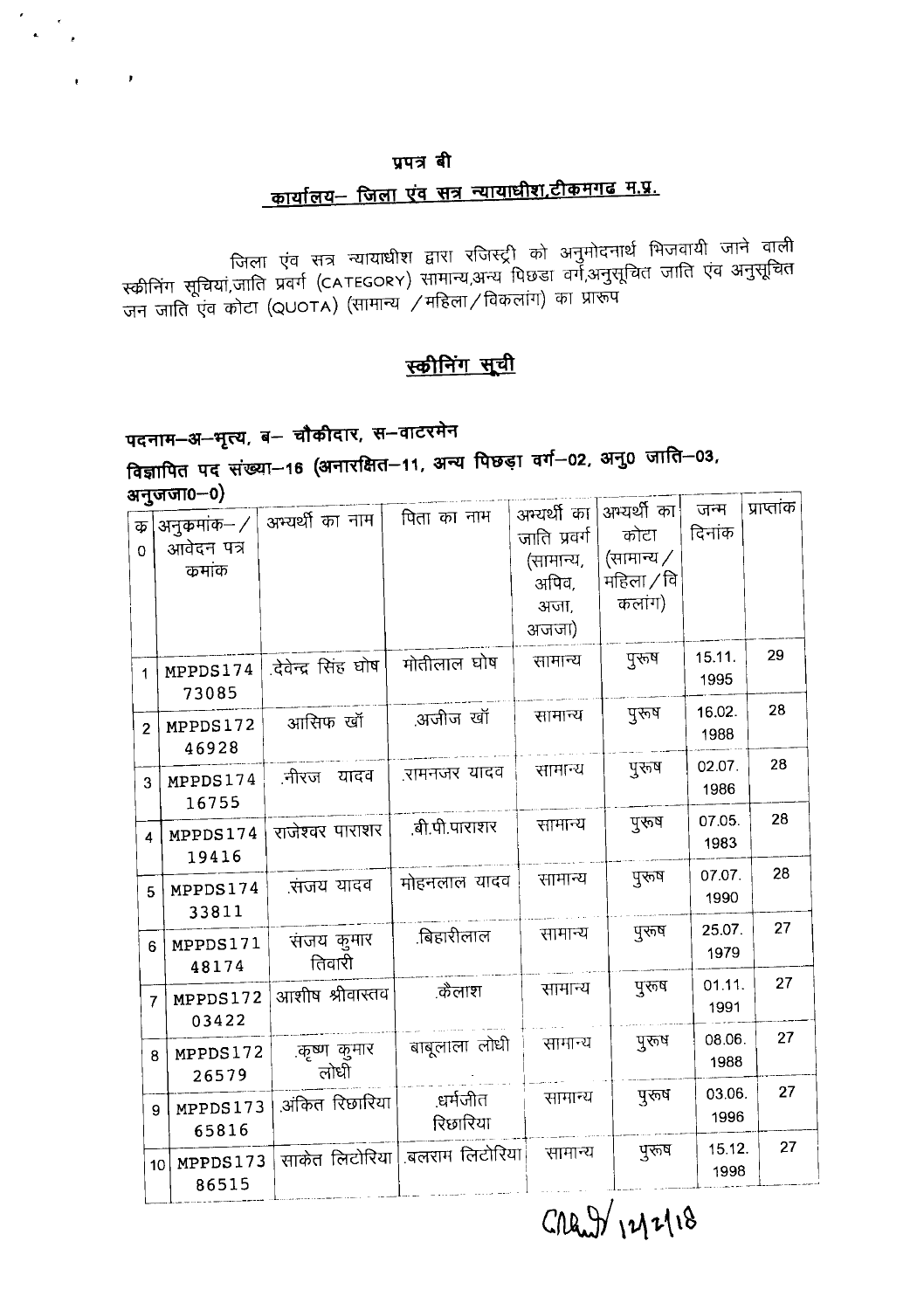$CALU\$  $12118$ 

|    |                                                                              |                                                                                                                                                                                  |                                                                                                                                                                                                          |                                                                                                                                                                                                                |                                                                                                                                                                                   |                                                                                                                               |                                                                                                                                                                     | पुरुष                                                                                                                            |                                                                |                                                              | 27                                                                                                                                                                                                                                                                                                                                 |
|----|------------------------------------------------------------------------------|----------------------------------------------------------------------------------------------------------------------------------------------------------------------------------|----------------------------------------------------------------------------------------------------------------------------------------------------------------------------------------------------------|----------------------------------------------------------------------------------------------------------------------------------------------------------------------------------------------------------------|-----------------------------------------------------------------------------------------------------------------------------------------------------------------------------------|-------------------------------------------------------------------------------------------------------------------------------|---------------------------------------------------------------------------------------------------------------------------------------------------------------------|----------------------------------------------------------------------------------------------------------------------------------|----------------------------------------------------------------|--------------------------------------------------------------|------------------------------------------------------------------------------------------------------------------------------------------------------------------------------------------------------------------------------------------------------------------------------------------------------------------------------------|
|    |                                                                              |                                                                                                                                                                                  |                                                                                                                                                                                                          |                                                                                                                                                                                                                |                                                                                                                                                                                   |                                                                                                                               |                                                                                                                                                                     | पुरुष                                                                                                                            |                                                                |                                                              | 27                                                                                                                                                                                                                                                                                                                                 |
|    |                                                                              |                                                                                                                                                                                  |                                                                                                                                                                                                          |                                                                                                                                                                                                                |                                                                                                                                                                                   |                                                                                                                               |                                                                                                                                                                     | पुरुष                                                                                                                            |                                                                |                                                              | 27                                                                                                                                                                                                                                                                                                                                 |
|    |                                                                              |                                                                                                                                                                                  |                                                                                                                                                                                                          |                                                                                                                                                                                                                |                                                                                                                                                                                   |                                                                                                                               |                                                                                                                                                                     | पूरुष                                                                                                                            |                                                                |                                                              | 27                                                                                                                                                                                                                                                                                                                                 |
|    |                                                                              |                                                                                                                                                                                  |                                                                                                                                                                                                          |                                                                                                                                                                                                                |                                                                                                                                                                                   |                                                                                                                               |                                                                                                                                                                     | पुरुष                                                                                                                            |                                                                |                                                              | 26                                                                                                                                                                                                                                                                                                                                 |
|    |                                                                              |                                                                                                                                                                                  |                                                                                                                                                                                                          |                                                                                                                                                                                                                | .कमलेश                                                                                                                                                                            |                                                                                                                               |                                                                                                                                                                     | पुरुष                                                                                                                            |                                                                |                                                              | 26                                                                                                                                                                                                                                                                                                                                 |
|    |                                                                              |                                                                                                                                                                                  |                                                                                                                                                                                                          |                                                                                                                                                                                                                |                                                                                                                                                                                   |                                                                                                                               |                                                                                                                                                                     | पुरुष                                                                                                                            |                                                                |                                                              | 26                                                                                                                                                                                                                                                                                                                                 |
|    |                                                                              |                                                                                                                                                                                  |                                                                                                                                                                                                          |                                                                                                                                                                                                                |                                                                                                                                                                                   |                                                                                                                               |                                                                                                                                                                     | पुरुष                                                                                                                            |                                                                |                                                              | 26                                                                                                                                                                                                                                                                                                                                 |
|    |                                                                              |                                                                                                                                                                                  |                                                                                                                                                                                                          |                                                                                                                                                                                                                | .हरीराम                                                                                                                                                                           |                                                                                                                               |                                                                                                                                                                     | पुरुष                                                                                                                            |                                                                |                                                              | 26                                                                                                                                                                                                                                                                                                                                 |
|    |                                                                              |                                                                                                                                                                                  |                                                                                                                                                                                                          |                                                                                                                                                                                                                | .गोवर्धन                                                                                                                                                                          |                                                                                                                               |                                                                                                                                                                     | पुरुष                                                                                                                            |                                                                |                                                              | 26                                                                                                                                                                                                                                                                                                                                 |
|    |                                                                              |                                                                                                                                                                                  |                                                                                                                                                                                                          |                                                                                                                                                                                                                |                                                                                                                                                                                   |                                                                                                                               |                                                                                                                                                                     | पूरुष                                                                                                                            |                                                                |                                                              | 26                                                                                                                                                                                                                                                                                                                                 |
| 22 |                                                                              |                                                                                                                                                                                  |                                                                                                                                                                                                          |                                                                                                                                                                                                                |                                                                                                                                                                                   |                                                                                                                               |                                                                                                                                                                     | पुरुष                                                                                                                            |                                                                |                                                              | 25                                                                                                                                                                                                                                                                                                                                 |
|    |                                                                              |                                                                                                                                                                                  |                                                                                                                                                                                                          |                                                                                                                                                                                                                |                                                                                                                                                                                   |                                                                                                                               | सामान्य                                                                                                                                                             |                                                                                                                                  |                                                                |                                                              | 25                                                                                                                                                                                                                                                                                                                                 |
| 24 |                                                                              |                                                                                                                                                                                  |                                                                                                                                                                                                          |                                                                                                                                                                                                                |                                                                                                                                                                                   |                                                                                                                               |                                                                                                                                                                     |                                                                                                                                  |                                                                |                                                              | 25                                                                                                                                                                                                                                                                                                                                 |
| 25 |                                                                              |                                                                                                                                                                                  |                                                                                                                                                                                                          |                                                                                                                                                                                                                |                                                                                                                                                                                   |                                                                                                                               |                                                                                                                                                                     |                                                                                                                                  |                                                                | 1988                                                         | 25                                                                                                                                                                                                                                                                                                                                 |
| 26 |                                                                              |                                                                                                                                                                                  |                                                                                                                                                                                                          |                                                                                                                                                                                                                |                                                                                                                                                                                   |                                                                                                                               |                                                                                                                                                                     |                                                                                                                                  |                                                                | 1996                                                         | 25                                                                                                                                                                                                                                                                                                                                 |
| 27 | 63343<br>MPPDS173                                                            |                                                                                                                                                                                  |                                                                                                                                                                                                          |                                                                                                                                                                                                                |                                                                                                                                                                                   |                                                                                                                               |                                                                                                                                                                     |                                                                                                                                  |                                                                |                                                              | 25                                                                                                                                                                                                                                                                                                                                 |
|    |                                                                              |                                                                                                                                                                                  |                                                                                                                                                                                                          |                                                                                                                                                                                                                |                                                                                                                                                                                   |                                                                                                                               |                                                                                                                                                                     |                                                                                                                                  |                                                                |                                                              | 25                                                                                                                                                                                                                                                                                                                                 |
|    | 00159                                                                        |                                                                                                                                                                                  |                                                                                                                                                                                                          |                                                                                                                                                                                                                |                                                                                                                                                                                   |                                                                                                                               |                                                                                                                                                                     |                                                                                                                                  |                                                                |                                                              | 25                                                                                                                                                                                                                                                                                                                                 |
|    | 13 <sup>1</sup><br>14<br>15<br>16<br>17<br>18<br>19<br>20 <sup>1</sup><br>21 | MPPDS173<br>95638<br>MPPDS173<br>99184<br>MPPDS174<br>41582<br>MPPDS174<br>67548<br>MPPDS171<br>51546<br>67298<br>67525<br>87987<br>95303<br>02321<br>08040<br>65557<br>28<br>29 | MPPDS172<br>MPPDS173<br>MPPDS173<br>MPPDS173<br>MPPDS174<br>MPPDS174<br>MPPDS171<br>23 MPPDS172<br>19529<br>MPPDS172<br>22884<br>MPPDS172<br>96848<br>MPPDS173<br>70259<br>MPPDS173<br>94034<br>MPPDS174 | .विकास कुशवाहा<br>.मंयक दीक्षित<br>.पुष्पन्द्र कुमार<br>त्रिपाठी<br>.देवेन्द्र कुमार<br>पाठक<br>.आकाश शर्मा<br>.सतीश कुमार<br>मिश्रा<br>अनुज कुमार<br>खरे<br>मयक व्यास<br>.अकरम खॉ<br>मिश्रा<br>यादव<br>तिवारी | कालीचरन रजक<br>.अनुज कुमार दुबे<br>.पुष्पेन्द्र सिरवैया<br>.लोकेश तिवारी<br>नीलेन्द्र कुमार<br>.अजय कुमार<br>राकेश नायक<br>.शिवम पटैरिया<br>.प्रहलाद कुमार<br>.शैलेन्द्र द्विवेदी | .प्रकाश कुशवाहा<br><u>.</u> रामस्वरूप<br><u>.</u> रामविशाल<br>.रमेशचन्द्र पाठक<br>.बृजकिशोर<br>.गुन्चे रजक<br>व्यास<br>मिश्रा | .विष्णुप्रसाद खरे<br>.मुकेश कुमार<br>अमीन शाबीर<br>.गोरीशंकर तिवारी<br>.महेश कुमार<br>.रामकिशोर यादव<br>गोविन्द दास<br>श्रीप्रसाद<br><u>भानूप्रताप</u><br>.छननू लाल | सामान्य<br>सामान्य<br>सामान्य<br>सामान्य<br>सामान्य<br>सामान्य<br>सामान्य<br>सामान्य<br>सामान्य<br>सामान्य<br>सामान्य<br>सामान्य | सामान्य<br>सामान्य<br>सामान्य<br>सामान्य<br>सामान्य<br>सामान्य | पुरुष<br>पुरुष<br>पुरन्ष<br>पुरुष<br>पुरुष<br>पुरुष<br>पूरुष | 10.12.<br>1996<br>20.07.<br>1996<br>01.07.<br>1990<br>10.07.<br>1986<br>10.10.<br>1994<br>02.06.<br>1989<br>01.07.<br>1987<br>25.01.<br>1983<br>28.09.<br>1995<br>14.05.<br>1988<br>11.11.<br>1995<br>10.02.<br>1992<br>19.01.<br>1987<br>08.08.<br>1993<br>10.01.<br>01.06.<br>05.06.<br>1996<br>08.08.<br>1993<br>06.07.<br>1991 |

 $\ddot{\phantom{a}}$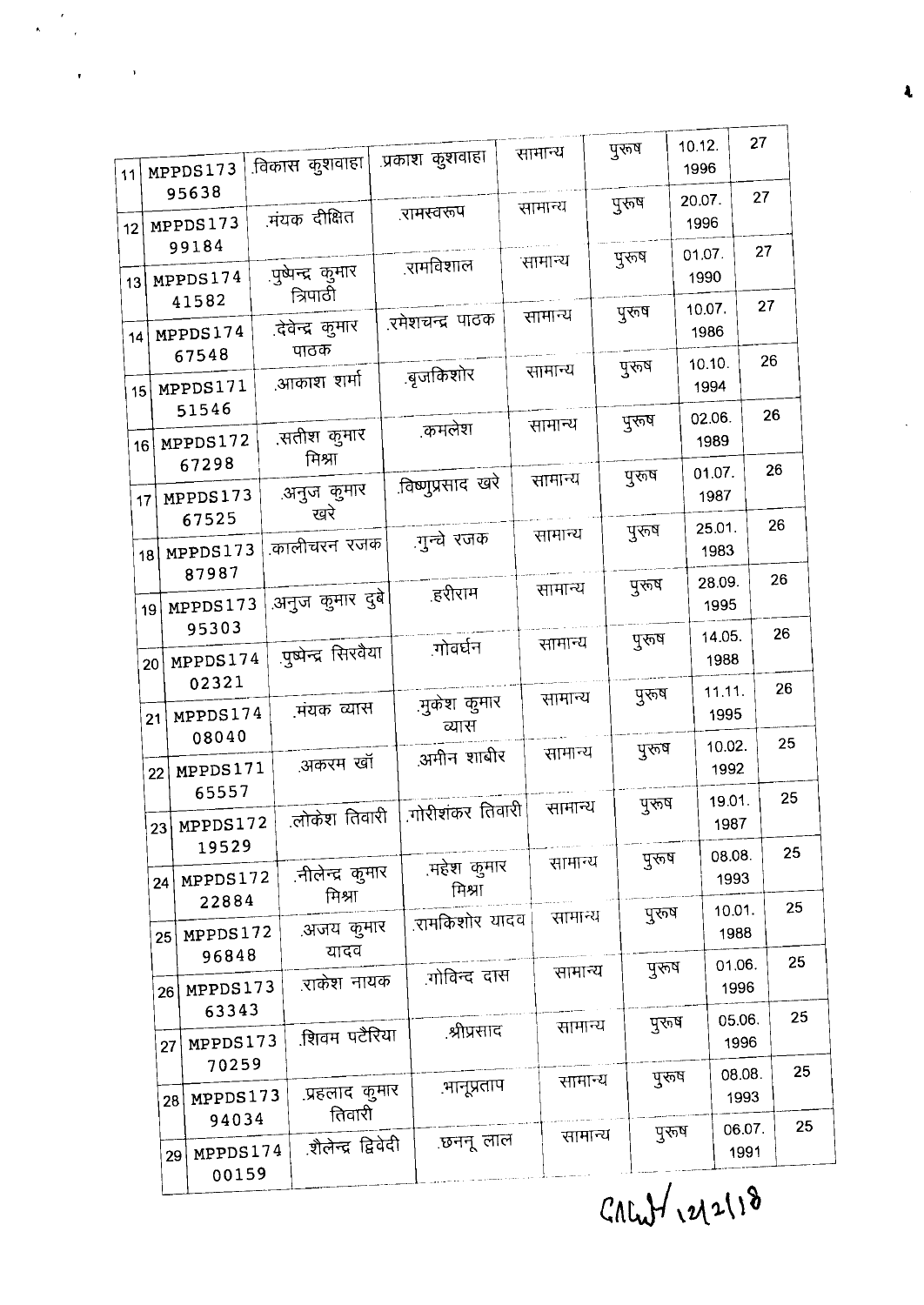$G$   $(M)$   $\mathcal{N}$   $\mathcal{N}$   $\mathcal{N}$ 

Т

| 30 | MPPDS174                         | भागीरथ राजपूत              | कनई राजपूत                      | सामान्य  | पुरुष | 15.08.<br>1994 | 25 |
|----|----------------------------------|----------------------------|---------------------------------|----------|-------|----------------|----|
| 31 | 02059<br>MPPDS174                | .आशीष गुप्ता               | .वृन्दावन                       | सामान्य  | पुरुष | 10.05.<br>1992 | 25 |
| 32 | 03264<br>MPPDS174                | साधना यादव                 | .हरनारायण<br>सिंह यादव          | सामान्य  | महिला | 07.06.<br>1984 | 27 |
| 33 | 19087<br>MPPDS173                | .सविता शर्मा               | .जयप्रकाश शर्मा                 | सामान्य  | महिला | 08.01.<br>1987 | 26 |
| 34 | 47613<br>MPPDS174<br>09289       | .गीता देवी<br>चतुर्वेदी    | <u>.</u> गुरूदयादल              | सामान्य  | महिला | 01.07.<br>1988 | 26 |
| 35 | MPPDS173<br>13818                | .शहनाज बानो                | .रियाज अहमद<br>खॉ               | सामान्य  | महिला | 11.07.<br>1983 | 25 |
| 36 | MPPDS173<br>67860                | संगीता श्रीवास             | बाबूलाल श्रीवास                 | सामान्य  | महिला | 05.07.<br>1990 | 25 |
| 37 | MPPDS173<br>71369                | .अन्नापुर्णिमा<br>तिवारी   | आलोक तिवारी                     | सामान्य  | महिला | 08.06.<br>1983 | 25 |
| 38 | MPPDS173<br>60521                | .विनिता चौरसिया            | .बाबूलाल                        | सामान्य  | महिला | 01.09.<br>1984 | 23 |
|    | MPPDS173<br>39<br>70798          | आशा बृजराज<br>चौबे         | .बी.आर.चौबे                     | सामान्य  | महिला | 02.06.<br>1991 | 23 |
|    | MPPDS173<br>40                   | .शमीना बेगम                | अजीज खॉ.                        | सामान्य  | महिला | 08.06.<br>1977 | 22 |
|    | 54782<br>MPPDS173<br>41          | .शैलजा मिश्रा              | अजय कुमार<br>मिश्रा             | सामान्य  | महिला | 01.07.<br>1981 | 22 |
|    | 64816<br>MPPDS171<br>42          | .पुष्पेन्द्र यादव          | .दयाराम यादव                    | .अ.पि.व. | पूरुष | 01.05.<br>1987 | 26 |
|    | 33174<br>MPPDS173<br>43          | .धर्मेन्द्र सिंह<br>चन्देल | .शिवजी राम<br>चन्देल            | .अ.पि.व. | पुरुष | 21.09.<br>1982 | 26 |
|    | 31911<br>MPPDS173<br>44          | जुगल किशोर                 | रामचन्द्र                       | .अ.पि.च. | पूरुष | 08.04.<br>1980 | 26 |
|    | 40974<br>MPPDS173<br>45          | .काशीराम                   | .नाथूराम                        | .अ.पि.च. | पुरुष | 10.07.<br>1980 | 26 |
|    | 62672<br>MPPDS174<br>46          | .मो.जफरूद्दीन              | .मो.जियाउददीन                   | .अ.पि.व. | पूरुष | 16.06.<br>1996 | 26 |
|    | 02417<br>MPPDS174<br>47          | .महेन्द्र बुनकर            | .महेन्द्र बुनकर                 | .अ.पि.च. | पुरुष | 03.04<br>1991  | 25 |
|    | 04303<br>MPPDS174<br>48<br>05908 |                            | .मोहित कुमार झा  भगवत प्रसाद झा | .अ.पि.व. | पुरुष | 21.04.<br>1998 | 25 |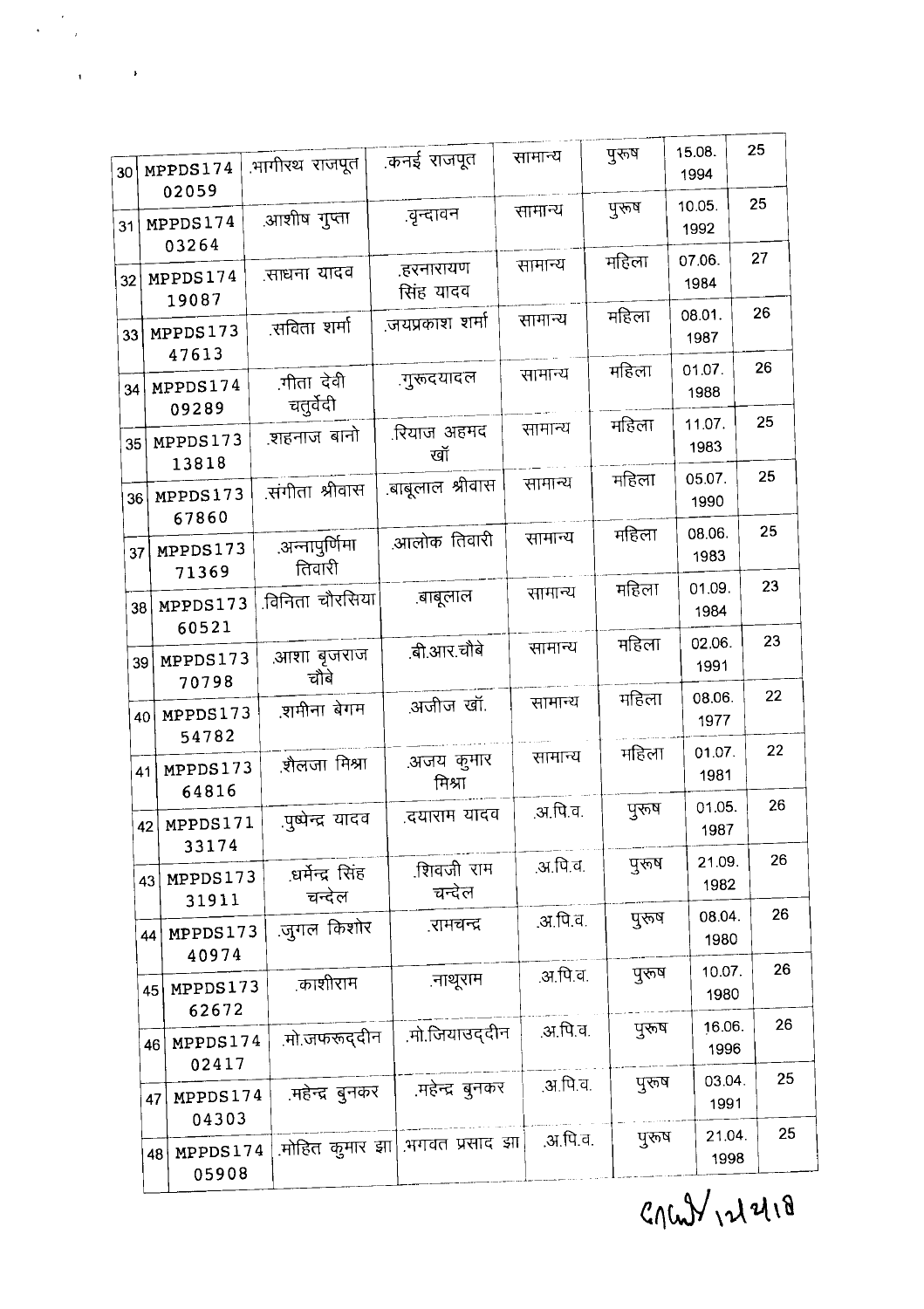$GauHv1218$ 

| 49 |    | MPPDS174             | .सुरज सिंह                 | .हरीराम यादव               | .अ.पि.च. |          | पुरुष   | 10.08.<br>1992 |                | 25               |
|----|----|----------------------|----------------------------|----------------------------|----------|----------|---------|----------------|----------------|------------------|
| 50 |    | 12520<br>MPPDS174    | यादव<br><u>भगवानदास</u>    | .कल्लू                     | .अ.पि.व. |          | पूरुष   | 01.07.<br>1982 |                | 25               |
|    |    | 26257                | बाधी<br>पंकज पटेल          | घनश्याम                    | .अ.पि.च. |          | पूरुष   | 17.08.         |                | 25               |
| 51 |    | MPPDS174<br>46764    |                            |                            |          |          | पुरुष   | 1997<br>16.04. |                | 25               |
| 52 |    | MPPDS174<br>75170    | विजय पुष्पकार              | .रामबाबू पुष्पकार          | .अ.पि.व. |          |         |                | 1994           |                  |
| 53 |    | MPPDS174<br>19725    | .अनुज कुमार<br>अहिरवार     | .मुलायम अहिरवार            | .अ.जा.   |          | पुरुष   |                | 10.08.<br>1994 | 26               |
|    | 54 | MPPDS174<br>09374    | .अर्जुन अहिरवार            | .हिम्मत अहिरवार            | .अ.जा.   |          | पुरूष   |                | 06.06.<br>1995 | 25               |
|    | 55 | MPPDS172<br>66134    | .प्रदीप कुमार<br>अहिरवार   | .रविन्द्र कुमार<br>अहिरवार |          | अ.जा.    | पूरूष   |                | 27.03.<br>1986 | 24               |
|    | 56 | MPPDS173<br>07522    | गौरीशंकर<br>अहिरवार        | .जमुना प्रसाद<br>अहिरवार   |          | अ.जा.    | पुरुष   |                | 15.08.<br>1992 | 24               |
|    | 57 | MPPDS171             | संदीप सिंह                 | धान सिंह                   |          | .अ.जा.   | पुरुष   |                | 20.01.<br>1996 | 23               |
|    | 58 | 29232<br>MPPDS171    | मिथलेश<br>अहिरवार          | ानेश                       |          | .अ.जा.   | पुरुष   |                | 06.10.<br>1993 | 23               |
|    | 59 | 45765<br>MPPDS172    | बब्लू अहिरवार              | .हरीराम                    |          | .अ.जा.   | पुरुष   |                | 13.09.<br>1998 | 23               |
|    | 60 | 43468<br>MPPDS172    | .दीपक अहिरवार              | .सुखलाल                    |          | .अ.जा.   | पुरुष   |                | 06.08.<br>1995 | 23               |
|    |    | 61201<br>61 MPPDS173 | .सतीश                      | .गजेन्द्र सिंह             |          | .अ.जा.   | पूरुष   |                | 04.06.<br>1996 | 23               |
|    | 62 | 41917<br>MPPDS174    | .नरेन्द्र कुमार            | .रामचरन<br>अहिरवार         |          | .अ.जा.   | पूरुष   |                | 01.06.<br>1998 | 23               |
|    | 63 | 04573<br>MPPDS174    | अहिरवार<br>.तेजराम         | .शंकर अहिरवार0             |          | .स.च्या. | पूरुष   |                | 08.07.<br>1980 | 23               |
|    | 64 | 31073<br>MPPDS172    | अहिरवार<br>.नीलम देवी कोरी | .बाबूलाल कोरी              |          | .अ.जा.   | .महिला  |                | 20.01.<br>1994 | 22               |
|    | 65 | 88068<br>MPPDS173    | <u>.पानकू</u> ंवर          | कैलाश नारायण<br>अहिरवार    |          | .अ.जा.   | महिला   |                | 01.01.<br>1991 | 22               |
|    | 66 | 05188<br>MPPDS173    | अहिरवार<br>.संगीता देवी    | .मुकेश वंशकार              |          | .अ.जा.   | .महिला  |                | 03.07.<br>1981 | 21               |
|    |    | 28244<br>MPPDS174    | .रविशंकर यादव              | .जगदीश यादव                |          | .अ.पि.च. | .पुरुष  |                | 01.05.         | 23               |
|    | 67 | 09150                |                            |                            |          |          | विकलांग |                | 1991           | $\boldsymbol{q}$ |

ł l,

 $\mathbf{I}$ 

 $\mathbf{I}$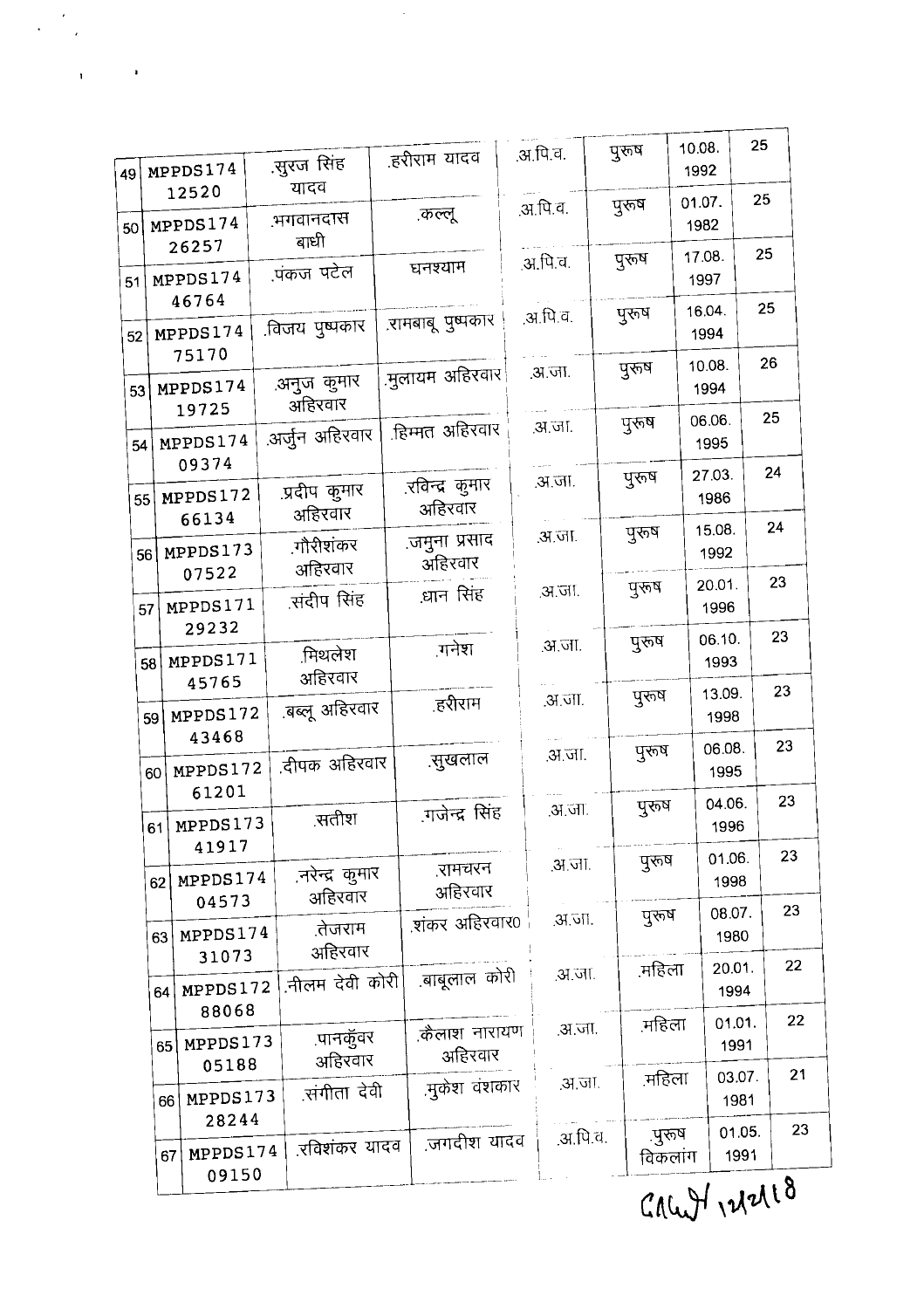| 68 | $\text{H}$ MPPDS172 $\text{H}$ | .लक्ष्मीदेवी<br>अहिरवार | लालाराम<br>अहिरवार | .अ.जा.  | .महिला<br>विकलाग | 01.07<br>1996 | つつ   |  |
|----|--------------------------------|-------------------------|--------------------|---------|------------------|---------------|------|--|
|    | 71712                          |                         |                    | .अ.पि.व | परूष             | 09.04.        | 22   |  |
| 69 | $\pm$ MPPDS173 $\pm$           | प्रकाश चन्द्र           | ्गबन्दर सिंह       |         | विकलाग           | 1986          |      |  |
|    | 86881                          | गडरिया                  |                    |         | $\sim$           |               | ਾ ਸਟ |  |

 $\frac{1}{2}$ 

 $\ddot{\phantom{0}}$ 

 $\mathbf{1}$ 

 $\sim 10^{11}$  M

गया है।

 $\mathcal{A}$ 

( अरुण कुमार शर्मा)

जिला एंव सत्र न्यायाधीश

टीकमगढ (म.प्र.)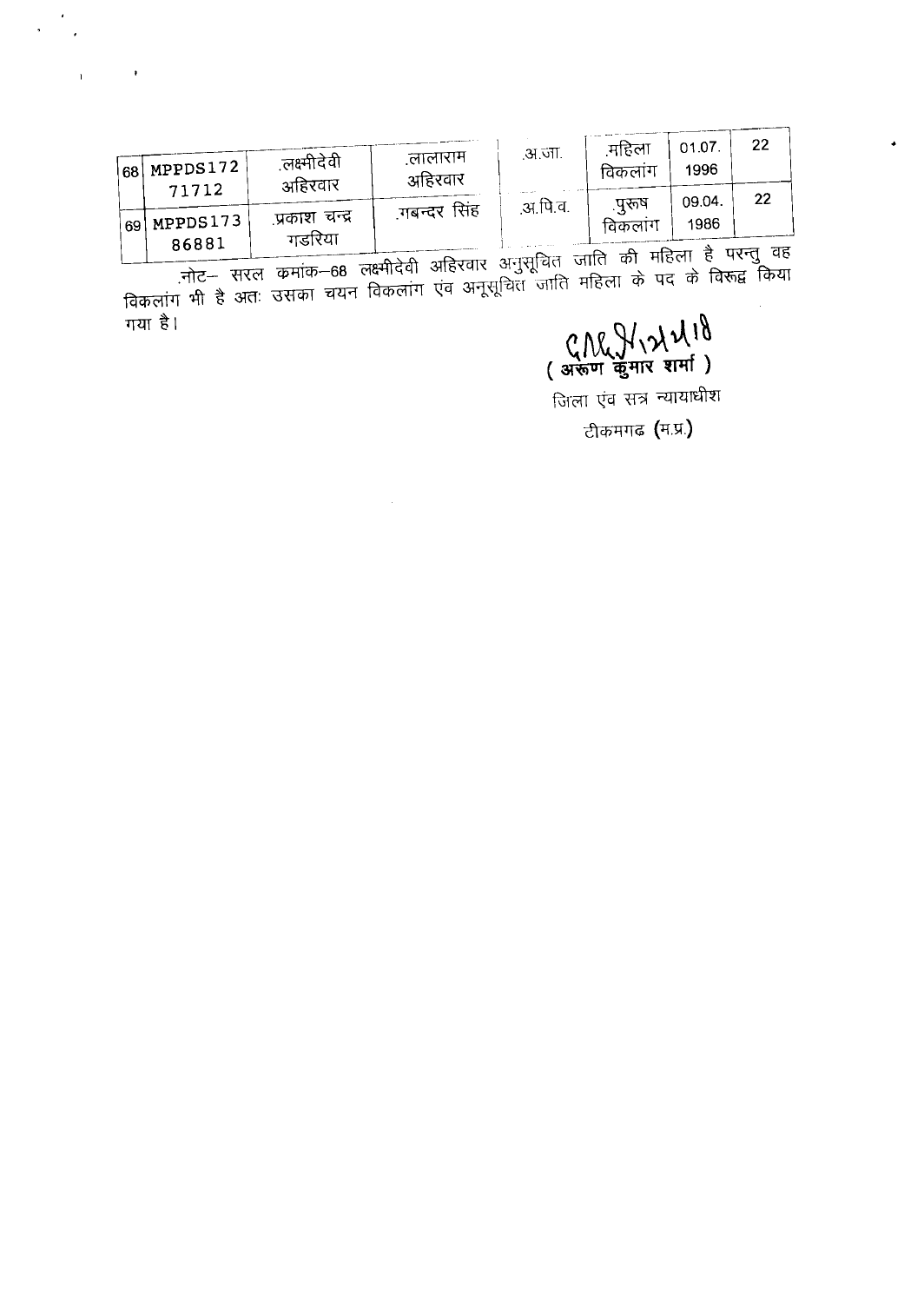## प्रपत्र बी <u> कार्यालय- जिला एंव सत्र न्यायाधीश,टीकमगढ म.प्र.</u>

जिला एंव सत्र न्यायाधीश द्वारा रजिस्ट्री को अनुमोदनार्थ भिजवायी जाने वाली<br>स्क्रीनिंग सूचियां,जाति प्रवर्ग (CATEGORY) सामान्य,अन्य पिछडा वर्ग,अनुसूचित जाति एंव अनुसूचित<br>जन जाति एंव कोटा (QUOTA) (सामान्य /महिला/विकलांग) का

## स्कीनिंग सूची

<u>पदनाम–माली</u>

...<br>कंग्ला—01 (अनारक्षित—01)

| <u>विज्ञापित पद संख्याच्या स्थापर संग्र</u> |                        |                           | अभ्यर्थी का                                         | अभ्यर्थी                                        | जन्म           | प्राप्तांक |  |
|---------------------------------------------|------------------------|---------------------------|-----------------------------------------------------|-------------------------------------------------|----------------|------------|--|
| ' क0 अनुकमांक– / आवे <br>दन पत्र कमांक      | अभ्यर्थी का<br>नाम $/$ | पिता का नाम               | जाति प्रवर्ग<br>(सामान्य,<br>अपिव,<br>अजा,<br>अजजा) | का कोटा<br>(सामान्य<br>/ महिला<br>/ विकला<br>ग) | दिनांक         |            |  |
| MPPDS17415                                  | .श्रीबाई<br>अहिरवार    | .भैयालाल                  | .अ.जा.                                              | .महिला                                          | 01.02.<br>1995 | 21         |  |
| 380<br>MPPDS17264<br>$\overline{2}$         | .पुष्पेन्द्र सिंह      | .देवेन्द्र सिंह<br>राजपूत | सामान्य                                             | पुरुष                                           | 14.06.<br>1982 | 15         |  |
| 180<br>MPPDS17227<br>3                      | .राकेश कुमार           | .रामसहाय                  | सामान्य                                             | पूरुष                                           | 17.01.<br>1988 | 13         |  |
| 242                                         |                        |                           |                                                     |                                                 |                |            |  |

CALLY 12/2118

जिला एंव सत्र न्यायाधीश

टीकमगढ (म.प्र.)

 $\sim 200$